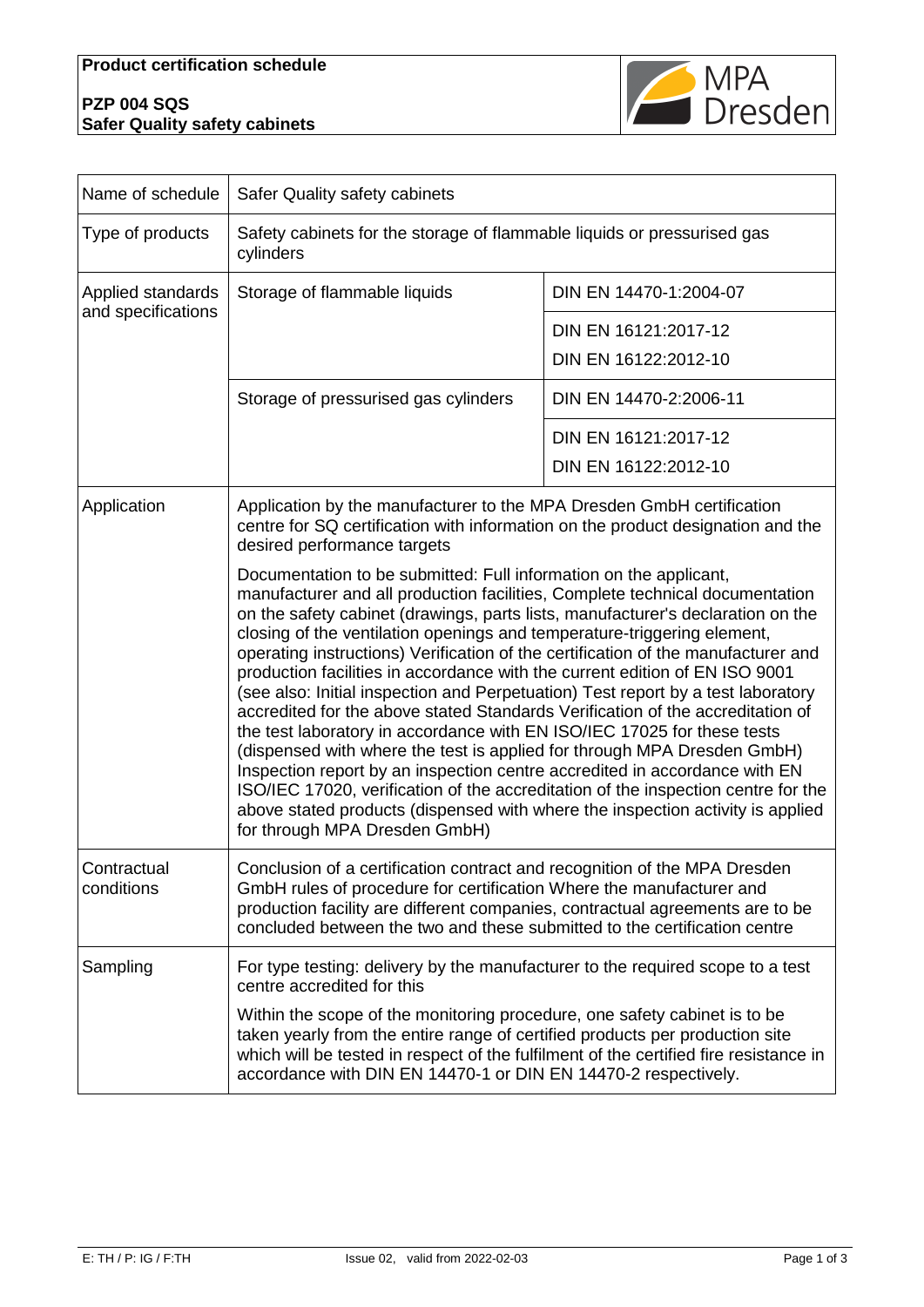| <b>PZP 004 SQS</b>                   |  |
|--------------------------------------|--|
| <b>Safer Quality safety cabinets</b> |  |



| <b>Test</b>         | Type test and issuance of a test report by an accredited test centre in<br>accordance with the above stated applicable Standards.                                                                                                                                                                                                                                                                        |  |
|---------------------|----------------------------------------------------------------------------------------------------------------------------------------------------------------------------------------------------------------------------------------------------------------------------------------------------------------------------------------------------------------------------------------------------------|--|
|                     | For the annual audit test: one safety cabinet from the entire range of the<br>certified products per production site which will be tested in respect of the<br>fulfilment of the certified fire resistance by an accredited test centre.<br>Submission of the documented test results and the achieved performance<br>targets                                                                            |  |
| Initial inspection  | Inspection of the works and works in-house production control and the<br>issuance of a report by an inspection centre accredited for this.                                                                                                                                                                                                                                                               |  |
|                     | EN ISO 9001 Where no certification exists in accordance with the current<br>edition of EN ISO 9001 then an additional audit is to be conducted and<br>verified by the inspection centre in respect of compliance with the essential<br>requirements of ISO 9001. As a consequence, the scope of the inspection is<br>increased to include the quality management system of the production<br>facilities. |  |
| <b>Certificates</b> | Issuance of the Safer Quality certificate through the MPA Dresden GmbH<br>product certification centre based on the type test passed and the initial<br>inspection of the works and works in-house production control                                                                                                                                                                                    |  |
|                     | Maximum period of validity: 5 years                                                                                                                                                                                                                                                                                                                                                                      |  |
|                     | (for an unaltered product, manufacturing process and revision level of the<br>Standards) The certificate can be extended by the MPA Dresden GmbH<br>certification centre on application by the manufacturer.                                                                                                                                                                                             |  |
|                     | A list of the certificates will be published on the MPA Dresden GmbH website<br>with the following information: No. of the SQ certificate, valid until, brief<br>characteristic of the safety cabinet, type designation, certificate owner                                                                                                                                                               |  |
| Mark of conformity  | SQ logo with integrated certificate number                                                                                                                                                                                                                                                                                                                                                               |  |
|                     | <b>Safer Quality</b>                                                                                                                                                                                                                                                                                                                                                                                     |  |
|                     | The certificate number consists of:<br>SQ consecutive number / last two digits of the year                                                                                                                                                                                                                                                                                                               |  |
|                     | The manufacturer receives the right to put the sign on the marking labelling of<br>the fire extinguisher. See rules of procedure for certification for further<br>regulations on the application.                                                                                                                                                                                                        |  |